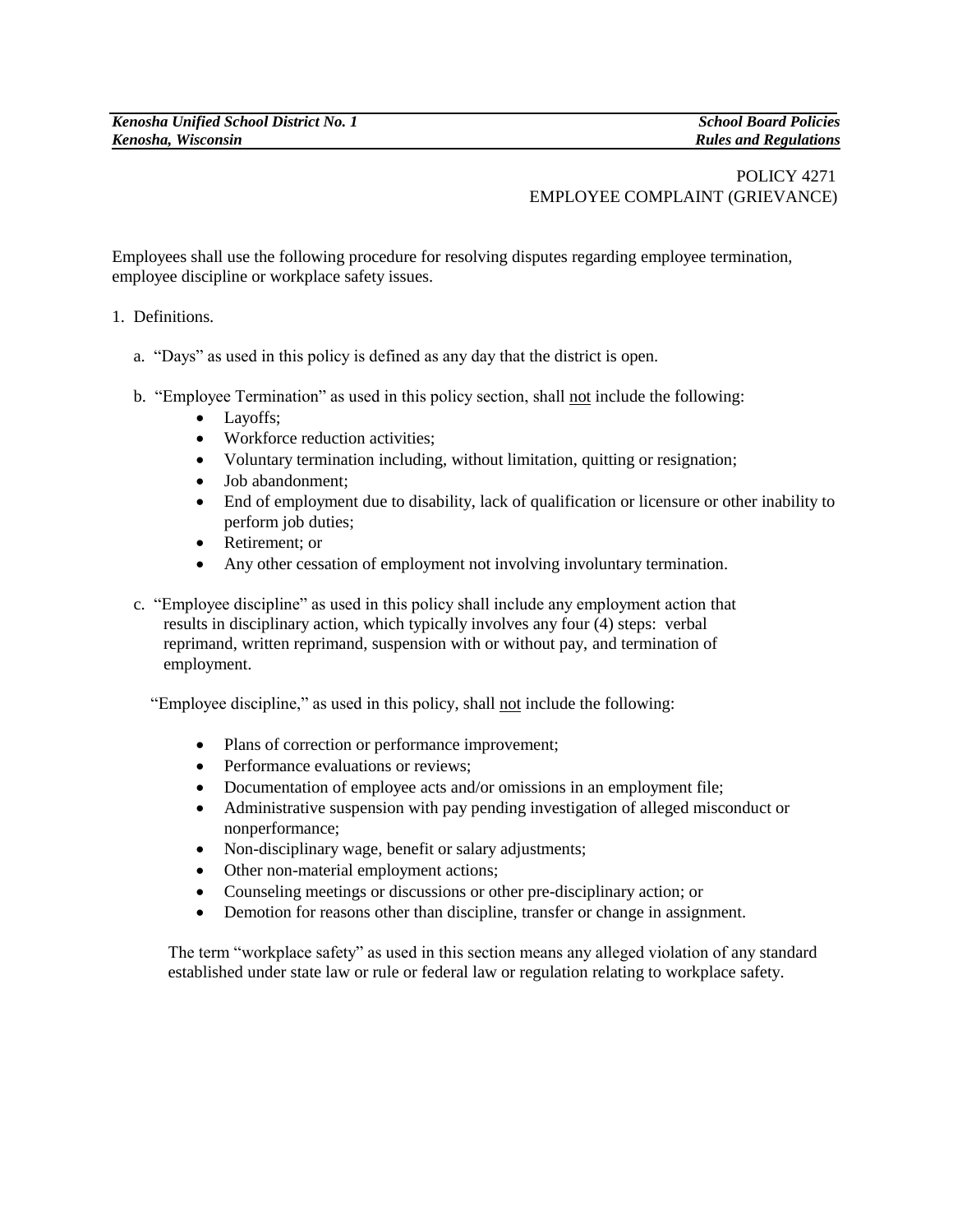## POLICY 4271 EMPLOYEE COMPLAINT (GRIEVANCE) PAGE 2

## 2. Time Limits

 Failure of the employee to comply with the timelines will be deemed a waiver of the processing of the grievance and the grievance will be denied. The employee may advance a grievance to the next step of the process if a response is not provided within the designated timeframes. The Office of Human Resources may advance a grievance to the next step at the request of either the employee or the employee's supervisor.

- 3. Procedure
	- a. Informal Grievance Resolution: The employee must discuss any grievance related to discipline or workplace safety with the employee's immediate supervisor prior to filing a formal written grievance in order to informally resolve the issue. This discussion must occur within five days of when the employee knew or should have known of the events leading to the grievance. Grievances related to termination may proceed straight to the Formal Grievance Procedure.
	- b. Formal Grievance Submission: The employee must file a written grievance with the superintendent (or designee) within 10 days of termination, discipline or actual or reasonable knowledge of the alleged workplace safety issue. The written grievance must contain:
		- Name of grievant;
		- A statement of the pertinent facts surrounding the nature of the grievance;
		- The date the alleged incident occurred;
		- The work rule or policy allegedly violated including any safety rule alleged to have been violated, if applicable;
		- The steps taken to informally resolve the grievance, the individuals involved in the attempted resolution, and the results of such discussion; and
		- The specific requested remedy.
	- c. Administrative Response: The Office of Human Resources (or designee) will meet with the grievant within 10 days of receipt of the written grievance. The administration will provide a written response within 10 days of the meeting. The administration's written response to the grievance must contain:
		- A statement of the date the meeting between the administration and grievant was held;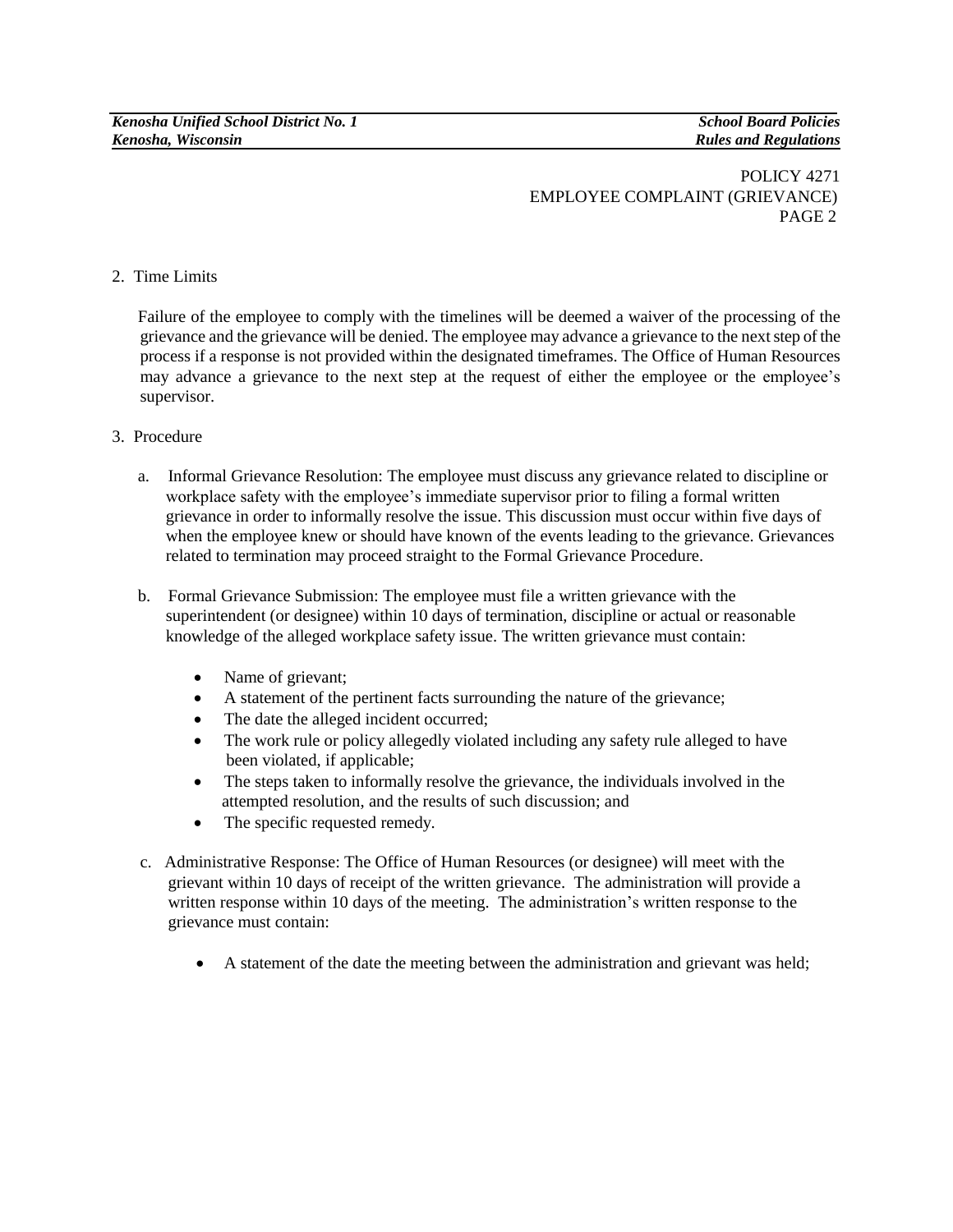POLICY 4271 EMPLOYEE COMPLAINT (GRIEVANCE) PAGE 3

- A decision as to whether the grievance is sustained or denied; an
- In the event the grievance is denied, a statement outlining the timeline to appeal the denial.
- d. Impartial Hearing: The grievant may file an appeal to the Impartial Hearing Officer (IHO) by giving written notice to the superintendent within five days of the issuance of the Administrative Response. Depending on the issues involved, the hearing officer will determine whether a hearing is necessary unless a hearing is required under the procedures established by the district in a different applicable policy. The administration will work with the IHO and grievant to schedule a mutually agreeable hearing date should one be needed. If it is determined that no hearing is necessary, the matter will be decided based on the submission of written documents.

The administration shall select the IHO. The IHO shall not be an employee of the district. The IHO may be an employee of another district, a retired school administrator, a lawyer, a professional mediator/arbitrator, or other qualified individual. The cost of the IHO will be the responsibility of the district.

 Standard of Review: The IHO will adhere to specific guidelines set forth by the district regarding hearing procedures. The Rules of Evidence will not be strictly followed, but no factual findings may be based solely on hearsay evidence. The standard of review for the IHO is whether the decision of the administration was supported by just cause. If the decision was supported by just cause then the IHO is required to find on behalf of the administration.

IHO Response: The IHO shall file a written response within 30 days of the hearing date or the date of the submission of written documents.

The IHO's written response to the grievance must contain:

- A statement of the pertinent facts surrounding the nature of the grievance.
- A decision as to whether the grievance is sustained or denied, with the rational for the decision.
- A statement outlining the timeline to appeal the decision to the school board.
- The IHO must sustain or deny the decision of the administration. The IHO has no authority to modify the administration's decision and may not grant in whole or in part

the specific request of the grievant.